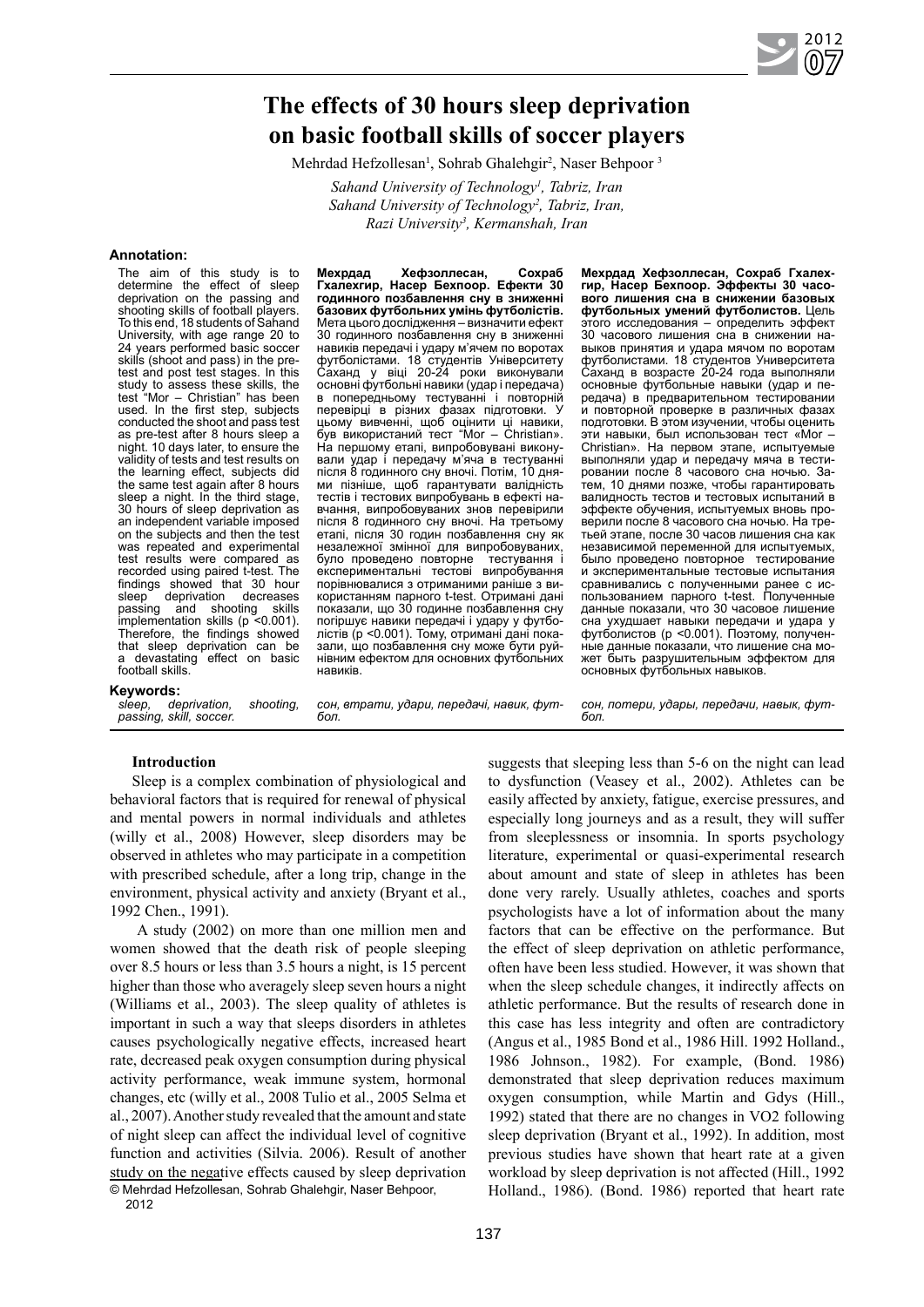after sleep deprivation decreases. These differences can result from different research methods, including sleep deprivation period, measuring techniques and training methods, so the investigation can add some information about the effect of sleep on performance. Another test, on six patients, sleep deprivation did not show a significant effect on peak oxygen consumption, but the peak exercise heart rate was significantly reduced. These results suggest that sleep deprivation changes psychological responses to exercise of moderate to severe level (Hill. 1992). Chen (1991) examined 30 hour sleep deprivation effects on heart- breathing function at rest and exercise in 15 healthy male volunteers. Results showed a decrease in heart rate, catecholamine levels and blood PH at rest followed by 30 hours sleep deprivation; while the minute ventilation and CO2 production increased ( $p \le 0.05$ ). Maximum exercise performance by the maximum heart rate, peak minute ventilation, peak production of carbon dioxide and peak oxygen consumption assessed by the sleep deprivation has decreased. However, significant changes in endurance exercise, PH CO2 and blood pressure during exercise was observed followed by sleep deprivation. Chen. 1991 concluded that 30 hours of sleep deprivation changed the heart- breathing function in relaxation and ability to exercise, but endurance training had not been affected. Pilcher and Huffcutt (1996), in several researches, studied the effect of complete sleep deprivation on some human functions such as mood and thought, rather than cognitive dimensions.

Habeeck et al, (2002) showed sleep deprivation damages precision performance. Dongen von et al (2003) postulated that 4-6 hours of sleep deprivation reduces cognitive function. Scott et al (2006) examined the effect of sleep deprivation on cognitive and motion performance in their study of six persons deprived of sleep and concluded that 30 hours of sleep deprivation had significant effects on the reaction time at rest and during exercise and the reaction time with 26 Sleepless hours significantly increased (Waterhouse., 1998).

Since in many sports, motion skill performance is of great importance and very few researches had been done on the impact of sleep deprivation on the performed skill, it seems that the conducted study can partly fill the needs of coaches and athletes to control the effects of sleep deprivation in order to get the best results.

### **Materials and methods:**

The statistic samples of this research were 18 members of Sahand university football team with ages ranged between 20 and 24 and at least with 3 years experience in playing football. Samples were completely healthy. They didn't have any abuse such as smoking. They had regular sleep and wake program one month before the test. They didn't do any difficult physical activities 48 hours before the test. All of the samples (here means subject of the test) participated in this research as volunteer. Volunteers (subject) did the pass and shoot tests as a pretest after 8 hours sleep. 10 days later, to ensure the validity of the test, subjects run the tests as post-test again after 8 hours of night sleep. 10 days after this process and as the

third stage, the independent variable was applied upon subjects. After 36 hours of sleep deprivation, the subjects repeated the test again. The results were recorded as an experimental test. To measure the basic skills of football (pass and shoot), Mor Christine test was used. The aim was general evaluation of football. Validity of the test is 81 percent and the stability is reported 92 percent. In the pass test, a gate is made by putting two 18 inch cones, one yard (91.44 centimeter) away from each other and a horizontal rod or rope placed on them. Within 15 yards of the gate, two cones with 45 degrees angle and a cone with 90 degrees angle are placed (Fig-1). The subject sends 4 passes (total of 12 passes) from each of the three cones, placed 15 yards away, to the gate. For each correct pass, one point is given. The final score of the subject in the pass test is obtained according to the total score. In the shoot test, two vertical ropes with a distance of 4 feet from horizontal bars of the football gate are hanging from vertical masts and the gate space is divided into two significant areas. Each of these two significant areas is divided into two goals by two rings with a diameter of 4 feet. A line, 16 yards away from the line of the gate parallel to the gate line, is plotted as the location of shoot handling (Fig- 2). All of the subjects are asked to be located on the back of the marked line to shoot the ball anywhere they want. One should shoot 4 times from this point to left or right of any of the circles which are specified as purpose (total 16 shoots).

For statistic analysis from descriptive statistics, the resulted average and standard deviation were used and from inferential statistics for investigating the difference of pretest and post-test, significance level of 5% was used and SPSS statistic software and excel software were used for drawing charts .

### **Results:**

According to Table-I, average age of the samples (subjects) was  $21.56 \pm 1.23$  years old, average height was  $172.06 \pm 4.84$  centimeter and average weight was 68.56  $± 3.36$  kg.

The descriptive statistics results of the subject showed that the average score of pass test in pretest (before the sleep deprivation) was  $7.8333 \pm 1.6539$ ; in the control test before the sleep deprivation which was performed for the validity of test was  $7.8333 \pm 1.6539$ ; and in experimental post-test which was performed after applying 30 hours sleep deprivation, the average and standard of pass test was 1.6450±5.000. The results (Table-II and Figure-3) also showed that the mean score of shoot test in pretest before the sleep deviation was 57.8889±19.3479; in control test before sleep deprivation, which was performed for validity of the test was  $57.833\pm19.749$ ; and in experimental posttest, which was performed after applying 30 hours sleep deviation, test score was 34.444±11.1789. As the results show, by comparing the average scores which are obtained from pass and shoot test in pretest and experimental posttest, the lack of any difference between tests, statistically indicates the validity of the tests. According to Table 3 and comparing the results of the pre-test and post test of experimental passing skills, sleep deprivation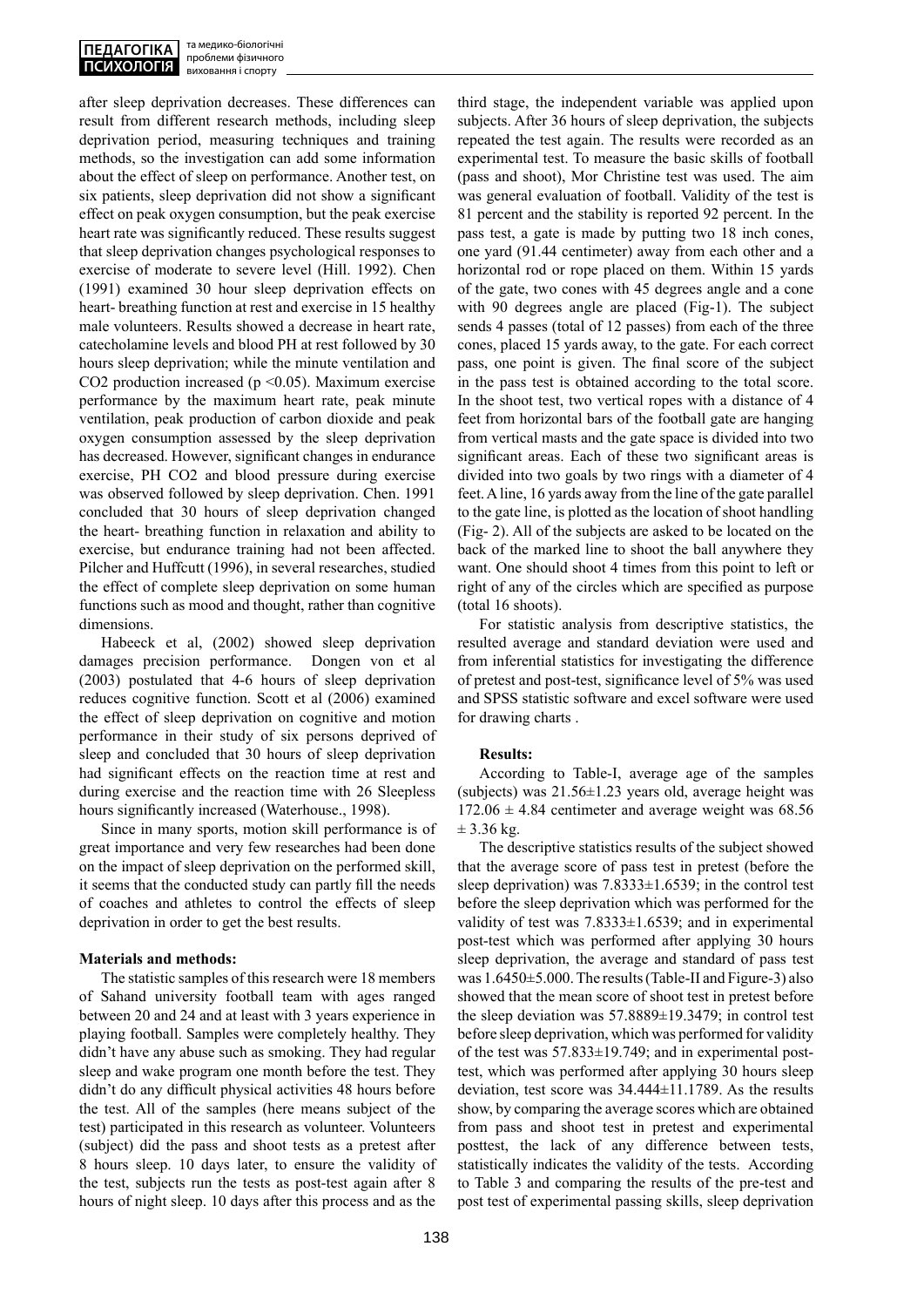

| variable           | number | Standard deviation | average |
|--------------------|--------|--------------------|---------|
| age (old)          | 1 C    |                    |         |
| weight(kg)         | 1 O    |                    | 68.36   |
| height(centimeter) | 1 C    | 4.84               |         |
| fat(percent)       | 1 C    | 4.4                | .46     |

| Table 2. The descriptive statistic of pass and shoot test |               |                        |                    |         |  |  |
|-----------------------------------------------------------|---------------|------------------------|--------------------|---------|--|--|
| Test                                                      | <b>Number</b> | Process                | Standard deviation | Average |  |  |
|                                                           | 18            | Pretest                | 1.5297             | 7.8889  |  |  |
| Pass                                                      | 18            | Posttest of control    | 1.6539             | 7.8333  |  |  |
|                                                           | 18            | Experimental post test | 1.6450             | 5.0000  |  |  |
|                                                           | 18            | Pretest                | 19.3479            | 57.8889 |  |  |
| Shoot                                                     | 18            | Posttest of control    | 19.1749            | 57.8333 |  |  |
|                                                           | 18            | Experimental post test | 11.1789            | 34.4444 |  |  |

### *Table 1. Individual specifications*

|  |  |  | Table 3. T test result in the pre-test and experimental post test of passing skill. |  |  |
|--|--|--|-------------------------------------------------------------------------------------|--|--|
|  |  |  |                                                                                     |  |  |

| Significant level | Obs T | Standard deviation | average |                        |
|-------------------|-------|--------------------|---------|------------------------|
| 0.001             | 6.138 | .5297              | 7.8889  | pre-test               |
|                   |       | 1.6450             | 5.0000  | experimental post test |

|  | Table 4.T test result in the pre-test and experimental post test of shooting skill. |  |  |  |  |
|--|-------------------------------------------------------------------------------------|--|--|--|--|
|--|-------------------------------------------------------------------------------------|--|--|--|--|

| Significant level | Obs T | Standard deviation | average |          |
|-------------------|-------|--------------------|---------|----------|
| $0.001\,$         |       | 19 3479            | 57.8889 | pre-test |
|                   |       | 4.494              | 11.1789 | 34.4444  |

showed a significant effect on performance in the test subjects.

A difference observed in the average of the two tests (2.8889) is significant at 0.001. T of the Table in 0.001, with 17 degrees of freedom, is 3.965, which is obtained from the mean difference between the two stages of passing test 6.138. According to T being larger than T observed in Table by 0.001, one can conclude that sleep deprivation can significantly affect the pass performance in football. According to Table 4 and comparing the results of the pre-test and post test experimental skills, sleep deprivation represents a significant impact on shoot performance in the test subjects.

### **Conclusion:**

Sleep deprivation is one of the problems that may occur in athletes caused by long trips (or any other cause) and their optimal athletic performance on race day or practice may be affected. Athletes for many reasons, including excitement, travel, change of habits, change of sleep time, malnutrition, etc are suffering from change in circadian rhythm and in some cases sleep deprivation. Study results showed that 30 hours sleep deprivation has a significant negative impact on performance of pass and shoot skills in football players. Limited studies in this area are mostly done on the impact of sleep deprivation on the physiological and psychological factors. Scott et al (2006) in their study of six persons deprived of sleep and its effect on cognitive and motion performance concluded that 30 hours of sleep deprivation had significant effect on reaction time; Also 26 hours of sleep deprivation significantly increased the reaction time during exercise(Waterhouse., 1998). Flip et al (1993) in other research expressed that sleep deprivation range from 30 to 64 hours has a significant effect on the choice and simple reaction time. Thus, the results of the present study are consistent with the research. Review study of Haack and Mullington (2005) also showed that duration of sleep deprivation has an effect on performance however, less than 20 hours is not impressive and the effects of sleep deprivation usually show up in more than 30 hours of deprivation (willy et al., 2008 Van Helder., 1989). Considering that the basic skills of football (pass and shoot) are needed to be done accurately and quickly and also considering the results of research done regarding the significance of sleep deprivation on performance of skills, and confirmation of the effect of sleep deprivation, controlling the sleep before competitions and exercises becomes necessary to prevent loss of essential functions and soccer coaches persist on the importance of sleep to players and plan a full program on controlling their rest.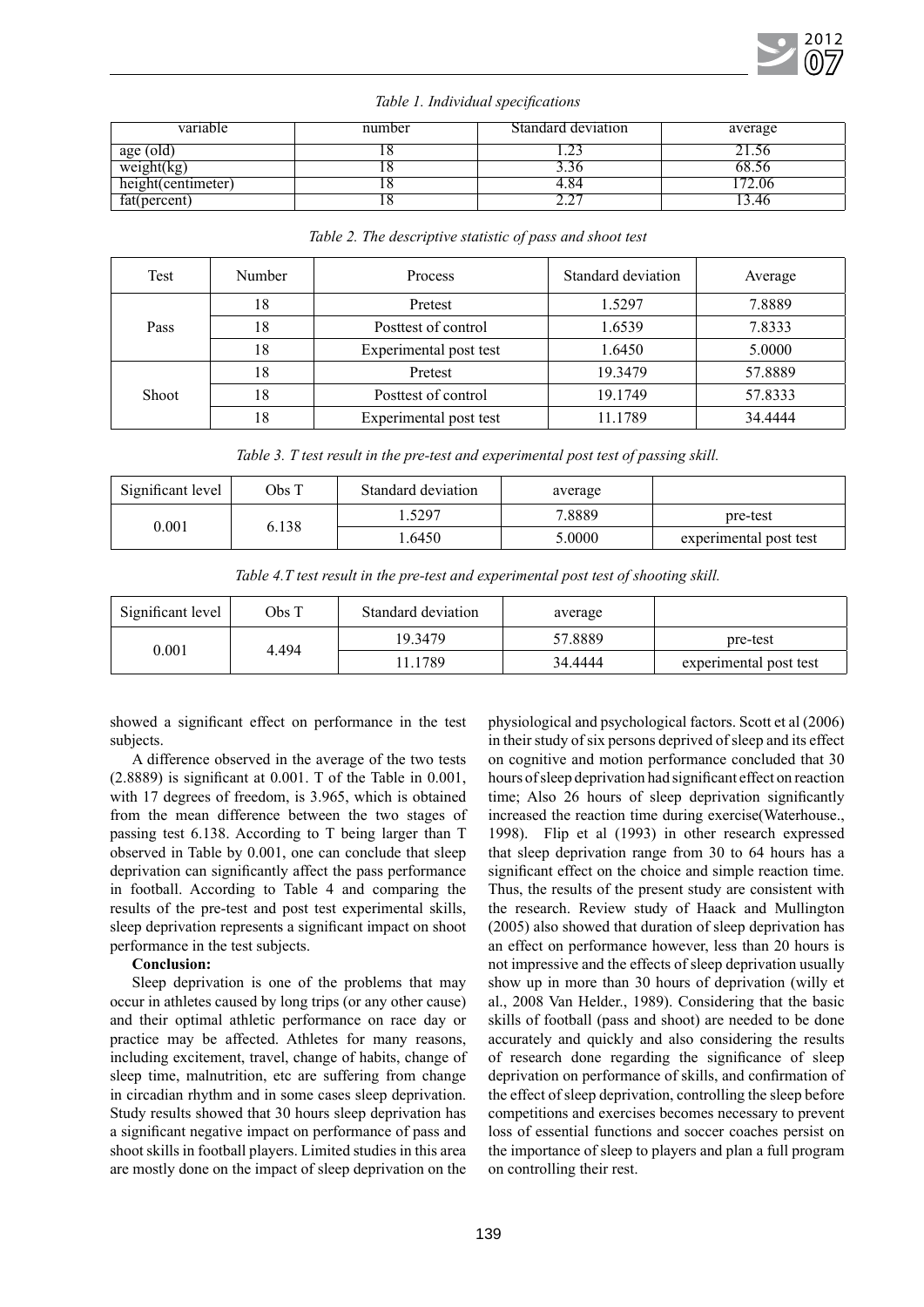



*Diagram 1. Averages result of pre-test and experimental post test l of passing skill.*



*Diagram 2. Averages result of pre-test and experimental post test of shooting skill.*